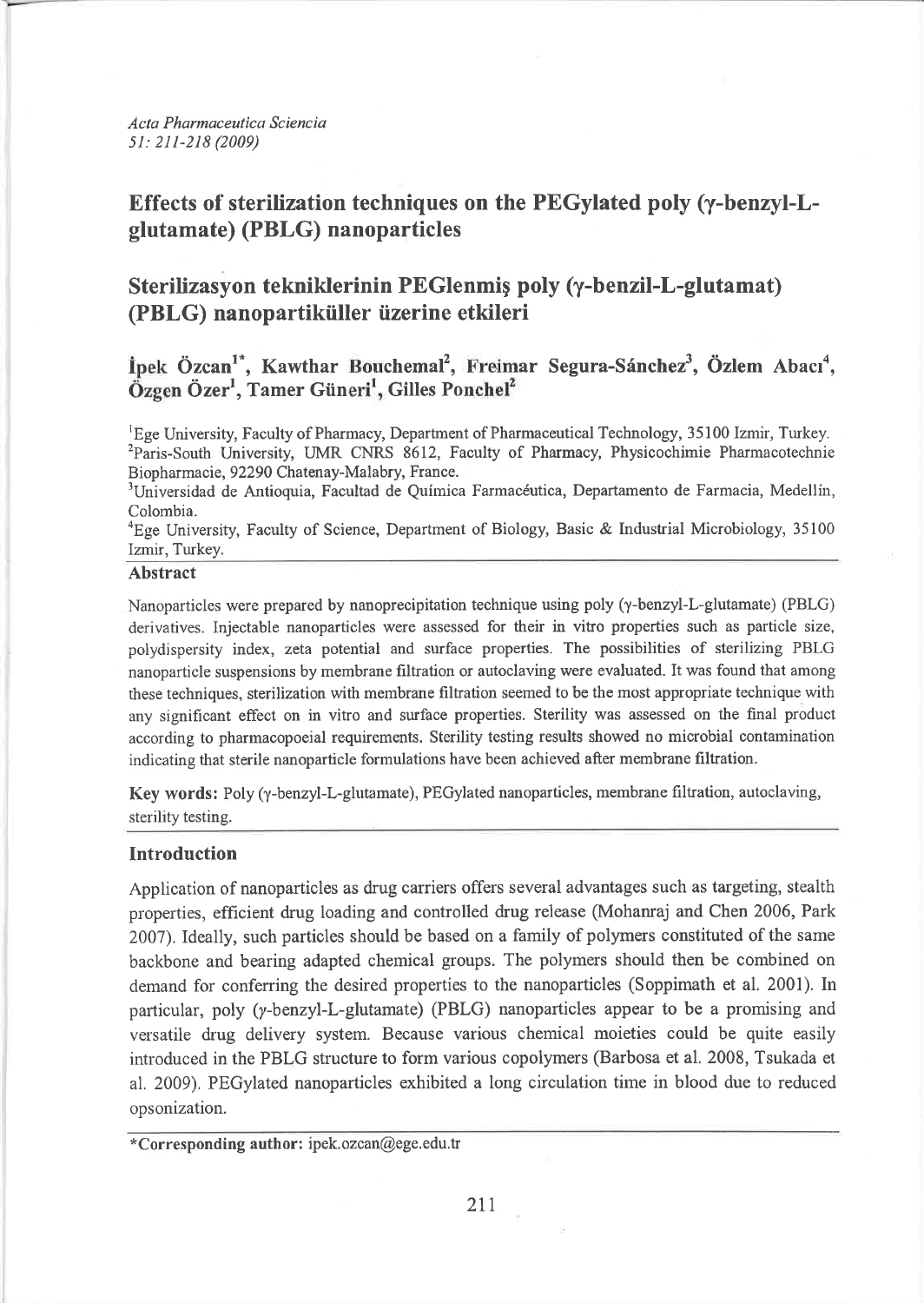For this purpose, many studies have been reported about polymer and hydrophilic PEG grafting (Peracchia et al. 1998, Veronese 2001, Jeong et al. 2005, Kim et al.2007).

T

Sterilization of nanoparticles is a major challenge in the designing of appropriate drug delivery systems. For clinical use, parenteral drug delivery systems have to meet the pharmacopoeial requirements of sterility. The chemical or physical lability of the polymer matrix usually limits most conventional methods for obtaining acceptable sterile products (Athanasiou et al. 1996, Alleman et al. 1998). A satisfactory sterilization technique, able to keep intact the supramolecular and molecular structure of the colloids, is a major challenge in the case of polyıırer nanoparticles used as drug carriers.

With chemical sterilization by gases such as ethylene oxide, toxicological problems may be encountered due to toxic residues. Numerous studies have shown the effects of y-irradiation on the stability and the safety of colloidal carriers based on polyesters, principally microparticles and nanoparticles (Volland et al. 1994, Mohr et al. 1999, Memisoglu and Hincal 2006). Therefore, the selection of a suitable sterilization method for such type of formulations is crucial to ensure their physical and chemical integrity, their performance and safety in vivo.

As an alternative technique, sterile filtration based on physical removal of contained microorganisms through  $0.22 \mu m$  membrane filters may be considered as the appropriate method for chemically or thermally sensitive materials since it has no adverse effect on the polymer and the drug (Goldbach et al. 1995, Konan et al. 2003, Maksimenko et al. 2008). Moreover, it has the advantage of not adversely affecting the drug release properties and the stability of a formulation nor the chemical stability of ingredients (Chorny et al. 2004). Nevertheless, this sterilization method can only be used for nanoparticles with a mean size significantly below membrane cut-off and with a narrow size distribution to avoid membrane clogging. However, this technique is not suitable for larger nanoparticles (exceeding 200 nm) when the drug is adsorbed at the nanoparticles surface or when the colloidal suspensions are too viscous (Alleman et al. 1993, Zheng and Bosch 1997, Brigger et al. 2003, Tsukada et al. 2009).

Heat sterilization by autoclaving is a highly effective technique involving high temperatures, which may influence decomposition or degradation of active ingredient as well as the microparticle or nanoparticle material, i.e., polymer (Memisoglu and Hıncal 2006, Wörle et al. 2006). A significant increase in particle size was reported after autoclaving of the unloaded polybutylcyanoacrylate nanoparticle suspensions and the nanoparticle powders were characterized by impaired resuspension characteristics. These were attributed to the swelling of polyııeric ııebrane (Sommerfeld et al. 1998). Sterilization by autoclaving induces <sup>a</sup> degradation of polyesters by hydrolysis and these polymers are also heat sensitive due to their thermoplastic nature (Konan et al. 2002). On the other hand, solid lipid nanoparticles (SLN) can be sterilized by autoclaving, maintaining an almost spherical shape, without any significant increase in size or nanoparticle distribution (Schwarz et al. 1994, Cavalli et al. 1997, Sanna et al. 2003). The Food and Drug Administration requires that sterile pharmaceutical products be free of viable microorganisms. Sterility testing of pharmaceutical products provides added assurance that the product is sterile. Sterility testing is typically done by inoculating the drug product into microbial growth media including Gram-positive and Gram-negative bacteria,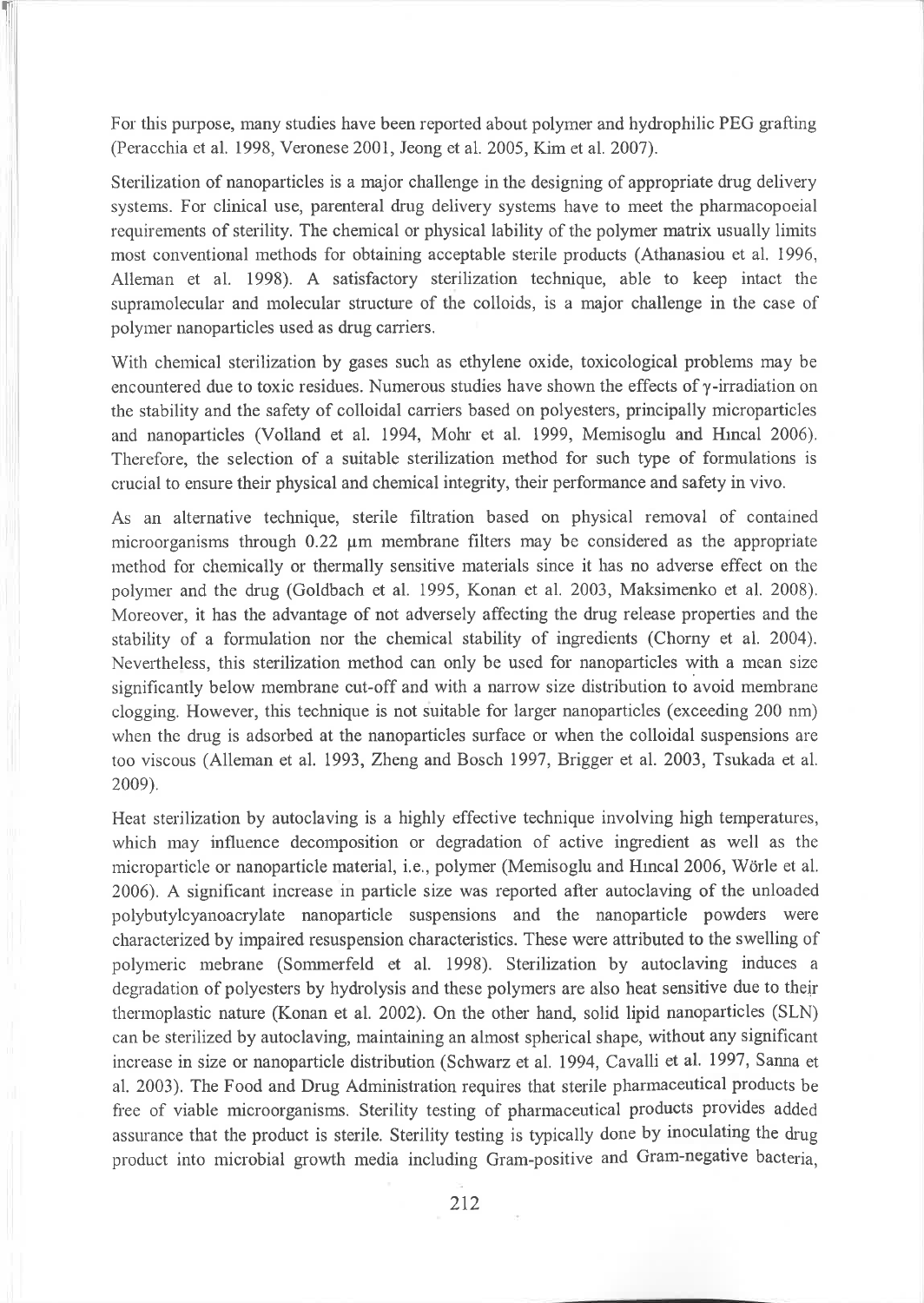sporeforming bacteria, yeast and fungi followed by visual inspection for growth during incubation for a specified time period. A lack of visual growth indicates that the drug product samples tested were sterile (Workman and Clayton 1996).

In the present work, the effect of sterilization technique on PBLG nanoparticle properties such as particle size, zeta potential, polydispersity index were assessed. The effectiveness of the sterile filtration on the particle surface properties was also evaluated based on isoterııal titration calorimetry measurements. Moreover, microbiological tests were performed, to verify that the sterilized product complies with the pharmacopoeial requirements for sterility.

### Materials and Methods

#### Materials

PBLG derivatives (PBlG-benzylamine; PBLG-Bnz) were synthesized by ring-opening polymerization of y-benzyl-L-glutamate N-carboxyanhydride (ISOCIIEM-SNPE) using selected amine-terminated initiators and analyzed previously (Barbosa et al. 2007, Ozcan et al. 2008). Commercial PBLG (PBLGcom) was purchased from Sigma-Aldrich. Methoxy poly (ethylene glycol) amine  $(mPEG-NH<sub>2</sub>)$  was obtained from Shearwater Corporation. Water was purified by reverse osmosis (MilliQ, Millipore). All other reagents were of analytical grade and were used as received.

#### Preparation of nanoparticles

The surfaces of the nanoparticles were ınodified with polyethylene glycol (PEG) (Shearwater Corporation) as hydrophilic agent. Fl and F2 coded nanoparticles were prepared by nanoprecipitation technique using composite polymers (PBLG-Bnz/PBLG-PEG and PBLG-com/PBLG-PEG) at a ratio of 2:1, respectively (Thioune et al. 1997). Nanoparticles prepared with only PBLG-Bnz and PBLG-com were used for control experiınents as non-PEGylated nanoparticles. Briefly, 15 mg of polyner or polymer mixture was dissolved in 5 mL of tetrahydrofuran at 30 °C. This solution was added by dripping to 10 mL of milli-Q water under magnetic stirring. Then the mixture was transferred in a Teflon surface. The solvent was evaporated, at 30  $^{\circ}$ C, under a light air flow. Nanoparticles were washed with 5 mL of ınilli-Q water and evaporation was carried out to yield 10 ııL of nanoparticles suspension.

#### Sterilization of nanoparticles

#### Membrane filtration

The formulations were filtered through a sterile 0.22 µm Milipore Express™ membrane filter (Millipore<sup>®</sup>, Volketswil, Switzerland). Afterwards, sterile suspension was poured into sterile glass vials.

#### Autoclaving (Heat sterilization)

Samples after preparation were divided into two groups of equal volume. They were put into glass vials, which were sealed with rubber stoppers and aluminum caps. One group was sterilized at 121 °C for 20 min in thermo-controlled autoclave (ALFA Junior) while the other group (reference) was kept at 8 °C for coınparative evaluation of physicochemical properties with their sterilized analogue.

# Physicochemical characterization of nanoparticles

The mean diameter and particle size distribution was determined before and after sterilization by dynamic laser light scattering (Nanosizer Coulter N4 Plus<sup>®</sup>) and also their observation in transmission electron microscopy (TEM-Philips EM 208). Zeta potential measurements were carried out using <sup>a</sup> Zetasizer 4, Malvern Instrument. Each sample was measured in triplicate.

#### Isothermal titration calorimetry (ITC) experiments

PEGylated and non PEGylated, sterile and non-sterile nanoparticle-protein interactions were measured using bovine serum albumin (BSA) as a model globular protein by ITC (VP-ITC, MicroCal®). BSA solution was placed in continuously stirred syringe at270 rpm and nanoparticle suspension was placed in the sample cell. Injections of 10 µL of the BSA solution were made at intervals of 10 min. Ultrapure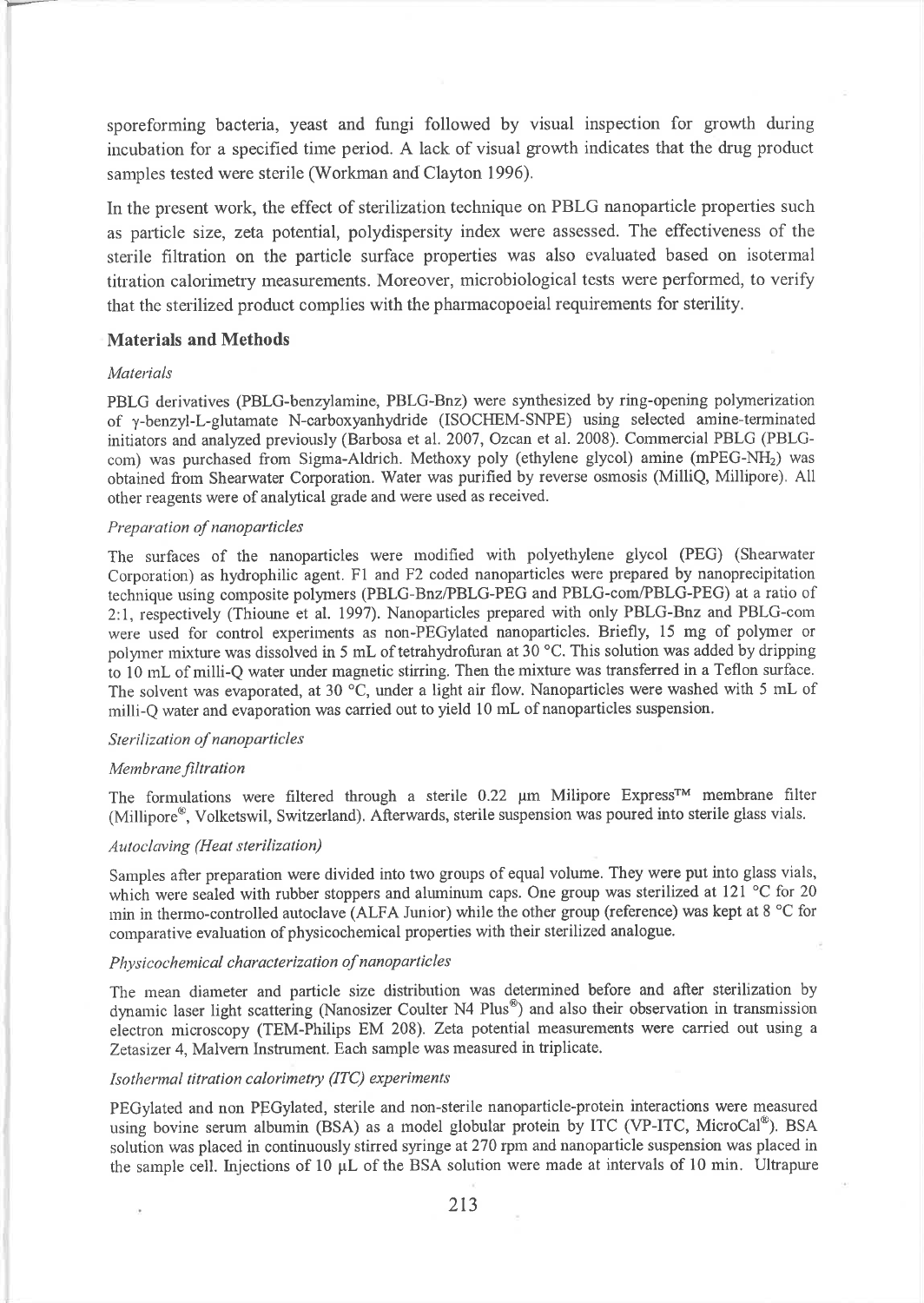water used as a control experiment. Experiments were carried out at 25  $^{\circ}$ C. These results allowed us to demonstrate differences in the surface properties of PEGylated and non-PEGylated nanoparticles in suspension after membrane filtration (Bouchemal 2008).

### Microbial sterility testing of formulations

The sterility testing was performed on the nanoparticles, following USP XXIII guidelines, on the nanoparticle suspensions. Thioglycollate resazurine broth (BioMerieux®, Marcy, France) was used as anaerobic medium for the detection of bacteria and tripcase soy broth was used as medium for the detection of veasts and fungi. Mediums were sterilized at  $121^{\circ}C/1.1$  atm for 15 min. Then, steril nanoparticles were immersed in tubes containing appropriate media. The tubes were incubated for 14 days at 37°C (thioglycollate resazurine medium) or at 25 °C (tripcase medium). Non-sterile nanoparticles were used as positive controls. The turbidity of the media was then observed over a basic period of 14 days in comparison to positive controls. The experiment was done three times.

#### Statistical analysis

The data obtained in this study was subjected to statistical analysis by using analysis of variance (ANOVA) followed by Tukey Is HSD multiple comparison test. The SPSS 11.01 statistical software was used. Significance was accepted at a probability level of  $p < 0.05$ .

## **Results and Discussion**

Characterizations of nanoparticles were evaluated on non-sterile and sterile samples. For the sterile PBLG nanoparticles, no variations of the visual appearance were seen after sterile filtration. Table 1 shows the results of measuring the particle sizes (PS), polydispersity index (PI) and zeta potential (ZP) values after different sterilization treatments.

Table 1. Physicochemical characteristics of nanoparticles after different sterilization techniques  $(n=3)$ .

| Formula | No sterilization |                  |                  | After sterilization |                  |                  |              |                  |                  |
|---------|------------------|------------------|------------------|---------------------|------------------|------------------|--------------|------------------|------------------|
| Code    |                  |                  |                  | Membrane filtration |                  |                  | Autoclaving  |                  |                  |
|         | PS               | ZP               | Þ1               | PS                  |                  |                  | PS           | ZP               | PI               |
|         | (nm)             | (mV)             |                  | (nm)                | (mV)             |                  | (nm)         | (mV)             |                  |
|         | $52 \pm 12$      | $-28.6 \pm 0.77$ | $0.128 \pm 0.03$ | $50 \pm 10$         | $-28.4\pm0.65$   | $0.122 \pm 0.05$ | $120 \pm 11$ | $-20.2 \pm 0.55$ | $0.425 \pm 0.15$ |
| F2      | $50 \pm 15$      | $-27.5 \pm 0.81$ | $0.114\pm0.05$   | $48 \pm 16$         | $-28.5 \pm 0.78$ | $0.112 \pm 0.04$ | $115 \pm 16$ | $-22.5 \pm 0.32$ | $0.342 \pm 0.16$ |

As seen in Table 1, membrane filtration does not seem to have any significant effect on particle size and polydispersity index ( $p < 0.05$ ). The physical properties for membrane sterilized nanoparticles were close to that of the non-sterilized control sample. Also, slight changes were seen in zeta potential of sterilized nanoparticles ( $p < 0.05$ ). With regard to surface charge, maximal differences of  $-1$  mV comparatively to the non-sterilized reference were measured. The clogging doesn't observed because of the particle size is significantly smaller than the membrane pore size. Masson et al. (1997) have also studied the effect of sterile filtration on the polymeric nanospheres. The poly ( $\varepsilon$ -caprolactone) nanospheres which are below 200 nm and have low viscosity could be sterilized by membrane filtration without measurable physical properties loss. However, alternative technique, autoclaving, has a direct impact on nanoparticle size. Autoclaving caused massive aggregation for the nanoparticles followed by precipitation, which led to the conclusion that excessive heat disrupted nanoparticle integrity. Nanoparticles tend to aggregate at high temperature employed in autoclaving which leads to increased particle size and polydispersity index ( $p > 0.05$ ). Rollot et al. (1986) studied with polybutylcyanoacrylate nanoparticles and particle sizes were increased from 200 to 500 nm after autoclaving nanoparticles. Gokce et al. (2008) also reported an increment in particle sizes and a decrement of zeta potential for SLN formulations for the temperatures (110  $^{\circ}$ C and 121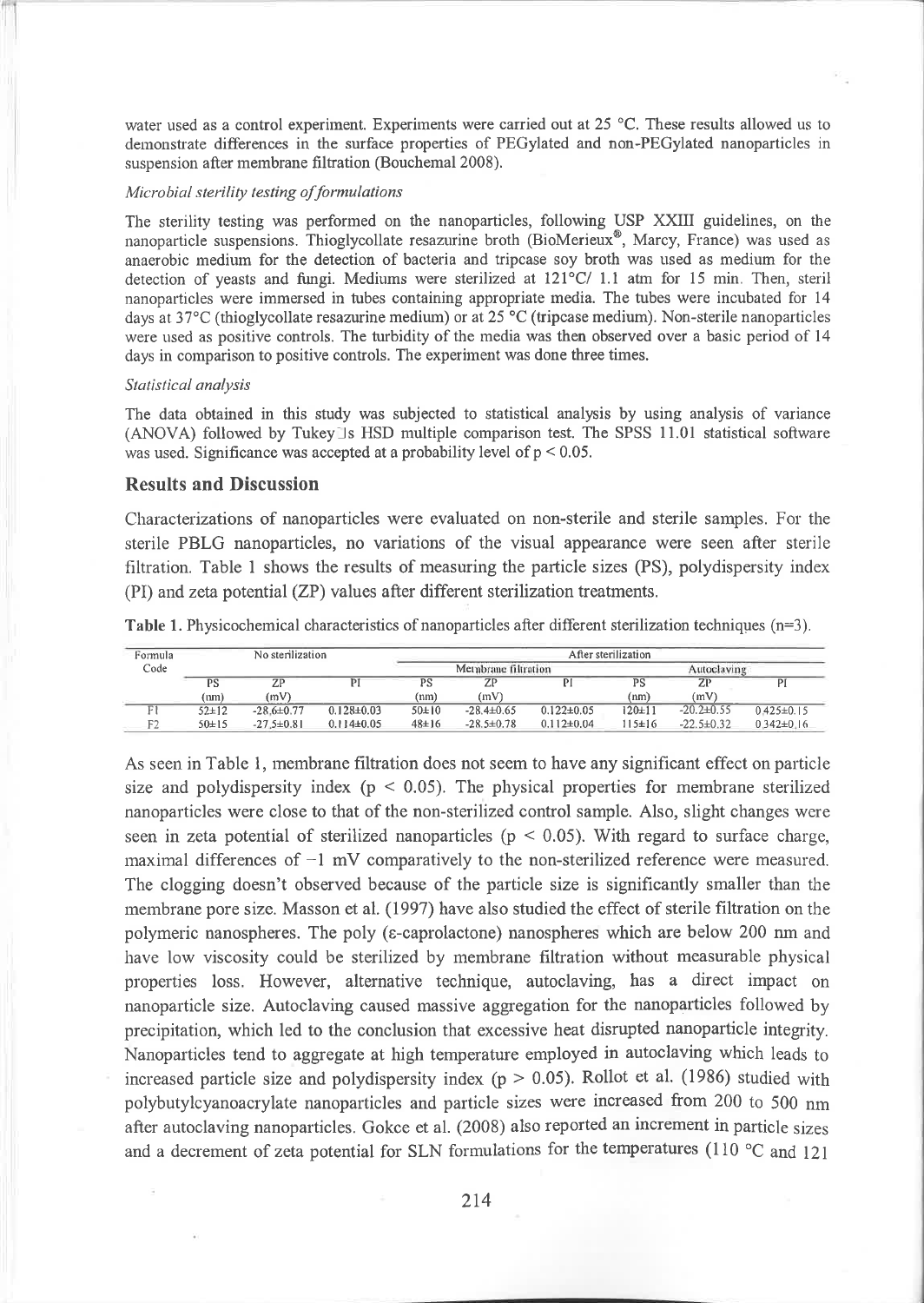"C). In other study showed the sterilization of nanoparticles in suspension by autoclaving  $(121^{\circ}C, 10 \text{ min})$  produced an irreversible loss of their stability due to aggregation and sedimentation (Sommerfeld et al. 1998).

TEM images also confirmed the dimensions and shape of nanoparticles (Figure la, b). In accordance with these results, it could be seen that F1 coded non-sterile nanoparticles exhibited elipsoidal geometries (Figure 1a). It was clear from TEM image that the shapes of nanoparticles were well conserved after membrane sterilization (Figure 1b).



Figure 1. TEM images of (a) non-sterile nanoparticles; (b) sterile nanoparticles.

After the sterilization of nanoparticles, in order to evaluate capacity of nanoparticles to avoid protein adsorption and to confirm the presence of PEG chains at the surface of PBLG nanoparticles isothermal titration calorimetry has been used. Figure 2 shows the measured sterile/ non-sterile PEGylated and non-PEGylated nanoparticle-protein interactions by ITC.

No significant signals were produced by BSA control experiment with ultrapure water (Figure 2a). The results showed that interaction of BSA with the nanoparticle surface is an exothermic phenomenon and the signals registered after each BSA injection were stronger with non-PEGylated nanoparticles than witlı PEGylated naıroparticles (Figure 2b, c). These results allowed us to demonstrate differences in the surface properties of nanoparticles in suspension. The weak signals were registered with sterile PEGylated nanoparticles (Figqre 2d). This was clearly in the case with covalently attached PEG at the surface of nanoparticles, which displayed no surface variation after membrane sterilization.

In order to ensure the sterility of the final nanoparticles (i.e. free of all forms of viable microorganisms), the sterility testing was performed according pharmacopoeial requirements. Sterility was assessed by the observation of the media during the incubation period.

All tested sterile nanoparticles showed no detectable visible growth of microorganisms at the end of 14 days for three different incubation medium (Figure 3a, b). Contrarily to non-sterile formulations as positive controls for which a substantial increase of turbidity was systematically observed.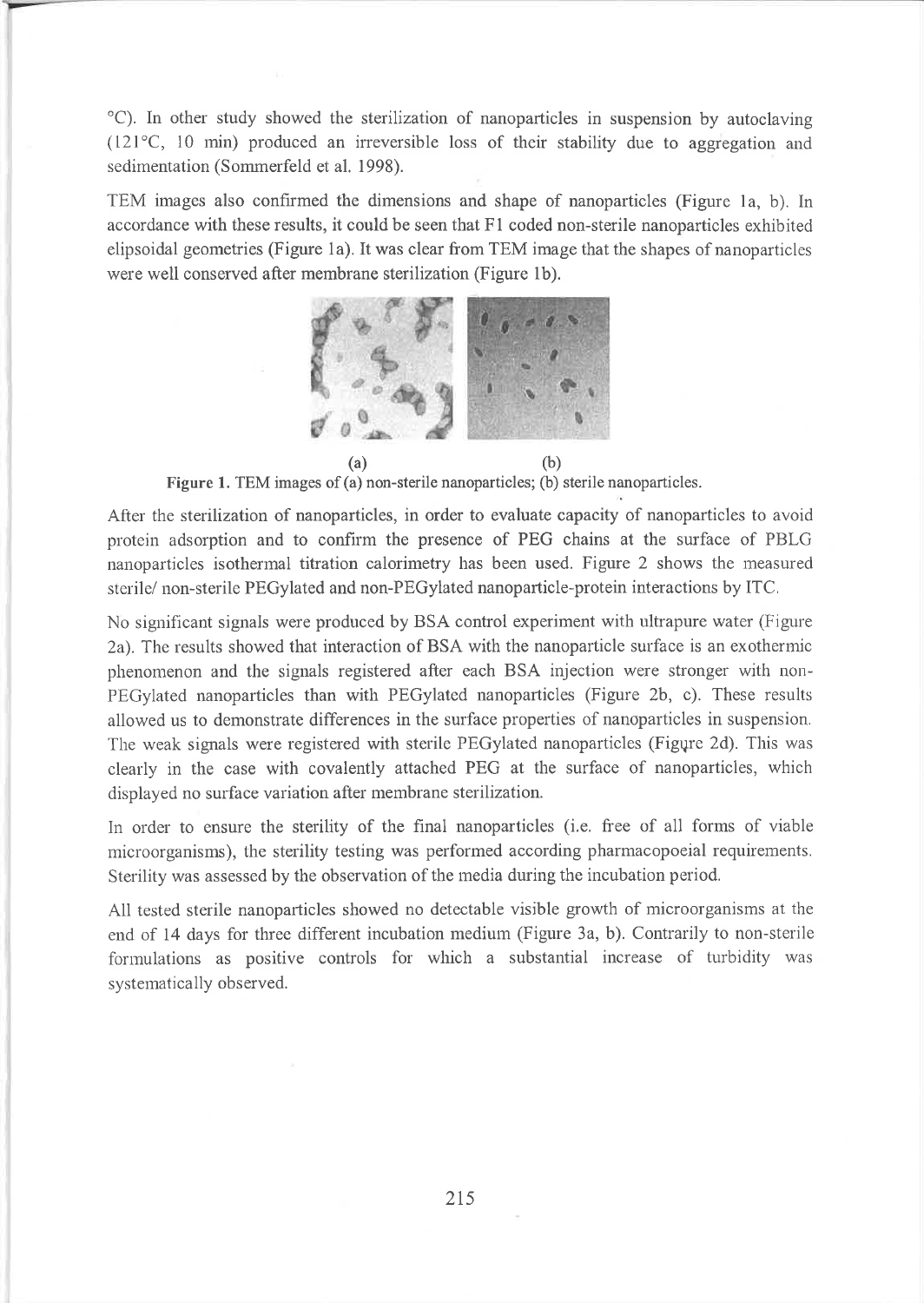

Figure 2. Plots of microcalorimetric titration of nanoparticles (a) control by BSA solution, (b) non-PEGylated nanoparticles, (c) non-sterile PEGylated nanoparticles, (d) sterile PEGylated nanoparticles.





# Conclusion

Sterilization is a crucial process for the injectable formulations especially for industrial scaling up. In general, the sterilization of nanoparticle formulations is problematic. It can be concluded that membrane sterilization is the promising technique which did not modify physically or chemically PEGylated PBLG nanoparticles, regardless of their surface characteristics. The sterilization of these nanoparticle formulations by autoclaving is not advisable. These results will be used for the successful development of drug loaded nanoparticulate formulations intended for parenteral administration in future studies.

## Özet

Nanopartiküller, poli (γ-benzil-L-glutamat) (PBLG) türevleri kullanılarak nanoçöktürme yöntemi ile hazırlanmıştır. Enjektabl nanopartiküllerin partikül boyutu, polidisperslik indisi, zeta potansiyel gibi in vitro özellikleri ve yüzey özellikleri tayin edilmiştir. PBLG nanopartikül süspansiyonlarının sterilizasyonları membran filtrasyon ve otoklav kullanılarak değerlendirilmiştir. Bu yöntemlere göre, membran filtrasyon ile yapılan sterilizasyonun nanopartiküllerin in vitro ve yüzey özellikleri üzerine hiçbir anlamlı etkisi olmaması nedeniyle en uygun yöntem olduğu bulunmuştur. Farmakope kurallarına göre final ürün üzerinde sterilite değerlendirilmiştir. Sterilite test sonuçları, membran filtrasyondan sonra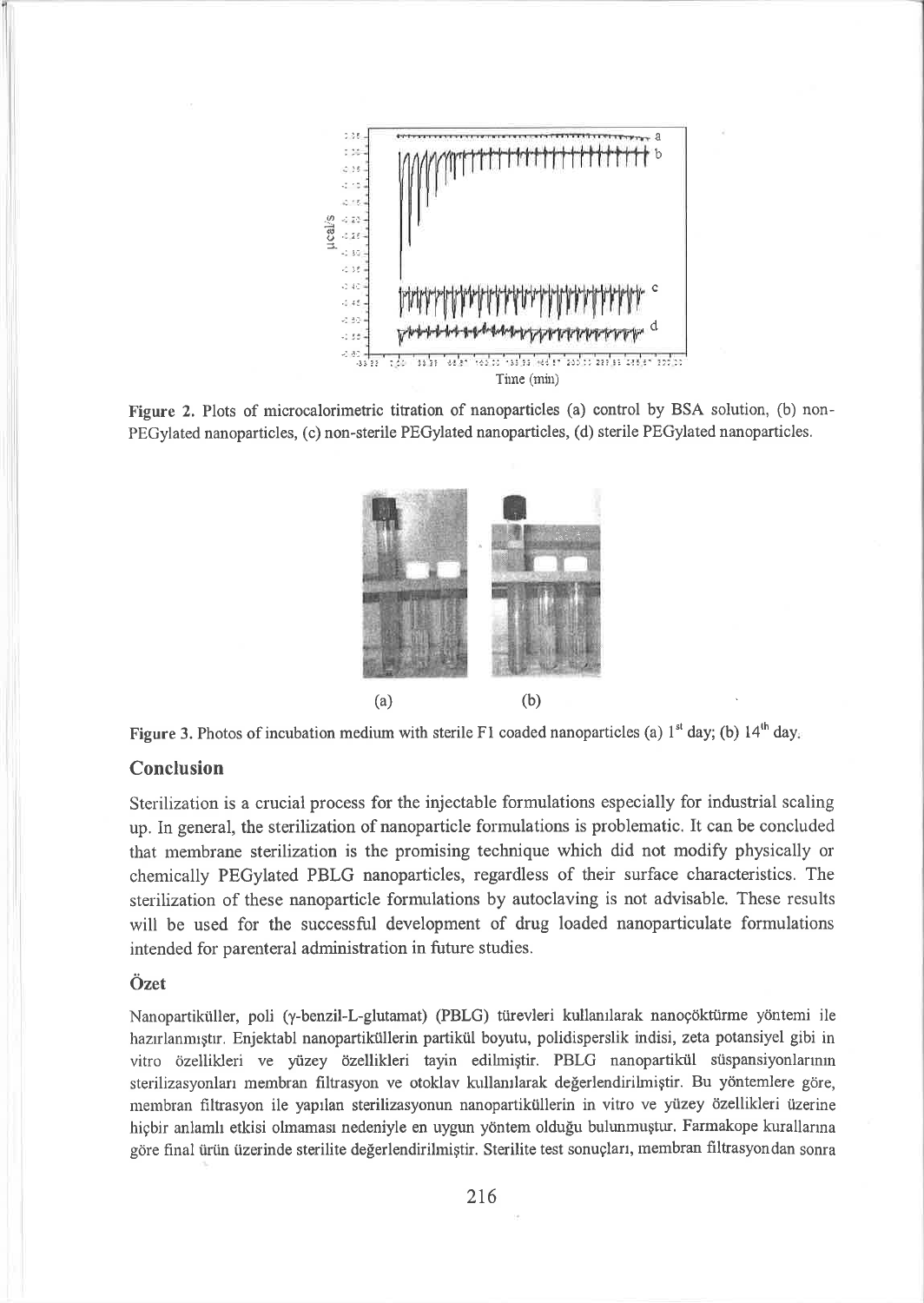mikobiyal kontaminasyon göstermeyen steril nanopartikiil formülasyonlarının hazırlanabileceği gösterııiştir.

#### References

Allemann, E., Gurny, R., Doelker, E. (1993). Drug loaded nanoparticles. Preparation, methods and drug targeting issues. Eur. J. Pharm. Biopharm. 39: 173-191.

Alleman, E., Gurny, R., Leroux, J.C. Biodegradable nanoparticles of poly (lactic acid) and poly(lactic-co-glycolic , acid) for parenteral administration. (1998). Pharmaceutical Dosage Forms: Disperse Systems, in: A.Lieberman (Ed.), Marcel Dekker, New York, pp. 163-195.

Athanasiotı, K.A., Niederauer, G.G., Agrawal, C.M. (1996). Sterilization, toxicity, biocompatibility and clinical applications of polylactic acid/polyglycolic acid copolymers. Biomaterials 17:93-102.

Barbosa, E.M., Montembault, V., Cammas-Marion, S., Ponchel, G., Fontaine, L. (2007). Synthesis aırd characterization of novel poly ( $\gamma$ -benzyl-L-glutamate) derivatives tailored for the preparation of nanoparticles of pharmaceutical interest. Polym. Int. 56: 317-324.

Barbosa, E.M., Bouteiller, L., Cammas-Marion, S., Montembault, V., Fontaine, L., Ponchel, G. (2008). Synthesis and ITC characterization of novel nanoparticles constituted by poly (y-benzyl-L-glutamate)- $\beta$ -cyclodextrin. J. Mol. Recognit. 21: 169-178.

Boııchemal, K. (2008). New challenges for pharmaceutical formulations and drug delivery system characterisation using isothermal titration calorimetry. Drug Discov. Today 13:960-972.

Brigger, I., Armand-Lefewe, L., Chaminade, P., Besnard, M., Rigaldie, Y., Largeteau, A., Andremont, A., Grislain, L., Demazeau, G., Couvreur, P. (2003). The stenlying effect of high hydrostatic pressure on thermally and hydrolytically labile nanosized carriers. Pharm. Res. 20: 674-683.

Cavalli, R., Caputo, O., Carlotti, M.E., Trotta, M., Scarnecchia, C., Gasco, M.R. (1997). Sterilization and freezedrying of drug-free and drug-loaded solid lipid nanoparticles. Int. J. Pharm. 148: 47-54.

Chomy, M., Cohen-Sacks, H., Fishbein, I., Danenberg, H.D., Golomb G. Biodegradable nanoparticles as drug delivery systems for parenteral administration. (2004). Tissue Engineering and Novel Delivery Systems, in: M.J. Yaszeınski (Ed.), Marcel Dekker, New York, pp.393-423.

Gokce, E.H., Sandri, G., Bonferoni, M.C., Rossi S., Ferrari, F., Güneri, T., Caramella, C. (2008). Cyclosporine A loaded SLNs: Evaluation of cellular uptake and corneal cytotoxicity. Int. J. Pharm. 364: 76-86.

Goldbach, P., Brochart, H', Wehrl6, P., Stamm, A. (l995). Sterile filtratioıı of liposomes: Retention of encapsıılated carboxyfluorescein. Int. J. Pharm. 117: 225-230.

Jeong, Y.l., Seo S.J., Park, I.K., Lee, H.C., Kang, I.C., Akaike, T., Cho, C.S. (2005). Cellular recognition of paclitaxel-loaded polymeric nanoparticles composed of poly (y-benzyl l-glutamate) and poly (ethylene glycol) diblock copolymer endcapped with galactose moiety. Int. J. Pharm. 296: 151-161.

Kim, H.R., Gil, S., Andrieux, K., Nicolas, V., Appel, M., Chacun, H., Desmaele, D., Taran, F., Georgin, D., Couvreur, P. (2007). Low-density lipoprotein receptor-mediated endocytosis of PEGylated nanoparticles in rat brain endothelial cells. Cell. Mol. Life Sci. 64: 356-364.

Konan, Y.N., Gurny, R., Alleman, E. (2002). Preparation and characterization of sterile and freeze-dried sub-200 nm nanoparticles. Int. J. Pharm. 233: 239-252.

Konan, Y.N., Gurny, R., Favet, J., Berton, M., Gurny, R., Alleman, E. (2003). Preparation and characterization of sterile sub-200 nm meso-tetra(4-hydroxylphenyl)porphyrin-loaded nanoparticles for photodynamic therapy. Eur. J. Pharm. Biopharm. 55: 115-124.

Maksimenko, O. Pavlov, E. Toushov, E. Molin, A. Stukalov, Y. Prudskova, Feldman, T. V. Kreuter, J. Gelperina, S. (2008). Radiation sterilization of doxorubicin bound to poly (butyl cyanoacrylate) nanoparticles. Int. J. Pharm. 356: 325-332.